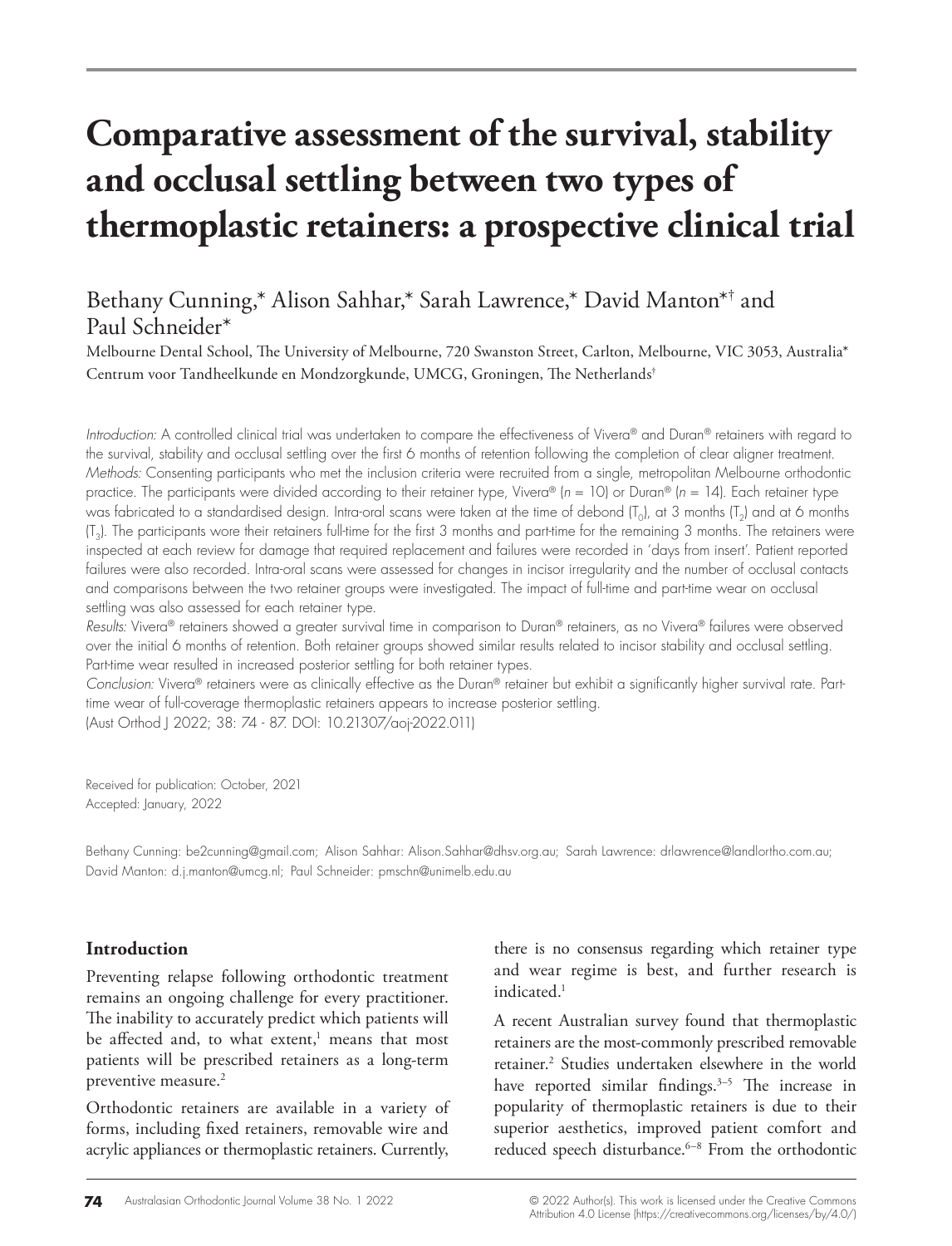perspective, they are also cheaper and easier to fabricate.<sup>9</sup>

A key disadvantage of a thermoplastic retainer is its lower survival rate when compared with conventional wire and acrylic removable retainers, such as the Hawley appliance.<sup>10-13</sup> The reduced survival rate is due to poor wear resistance of the material, and also the changes that occur to its physical properties when placed in the oral environment.<sup>14-19</sup> It has been previously expressed that future developments in material quality may help improve the survival time of thermoplastic retainers.<sup>9</sup>

Historically, polypropylene and polyethylene copolymers have been the two most frequently used materials to manufacture thermoplastic retainers.<sup>20</sup> Within the polyethylene co-polymers, the polyethylene terephthalate glycol co-polymer (PETG) is the most widely used. Independent studies have shown that PETG has better wear resistance<sup>20,21</sup> and dimensional stability<sup>22</sup> when compared with its polypropylene counterparts. However, a number of studies have reported that thermoplastic retainers made from PETG have a reduced survival time when compared with those of conventional wire and acrylic removable retainers.10,11,13,23–25

In 2007, Align Technology Inc (CA, USA) launched the Vivera® retainer. It is made from a polyurethane (PU) based material and, according to internal laboratory testing, it is marketed to be twice as durable and thirty percent stronger than other leading thermoplastic materials.26 An independent laboratory study which compared a PU- with a PETG-based material, reported that the PU-based material exhibited greater hardness. Based on this finding, it was concluded that the PUbased material was likely to show greater wear resistance in the clinical setting than the PETG-based material.<sup>27</sup> However to date, no clinical trial has been conducted to provide verification.

Due to their occlusal coverage, thermoplastic retainers have the potential to interfere with occlusal settling, which is considered a favourable form of tooth movement following orthodontic treatment.<sup>7,28</sup> The development and use of a retainer material with greater wear resistance may mean vertical movement is impeded to an even greater extent, as the material possibly maintains its thickness and rigidity for a longer period of time.

The aim of the present study was to compare the survival time of two thermoplastic retainer materials,

PU-based (Vivera®) and PETG-based (Duran®), during the initial 6 months of retention. A secondary outcome was to determine the effectiveness of each retainer to allow occlusal settling and maintain incisor alignment. The null hypothesis was that 'there would be no significant difference in the clinical efficacy of either retainer made of the different thermoplastic materials during the initial 6 months of retention'.

# **Methods**

The present clinical trial was approved by the University of Melbourne Human Research Ethics Committee (ID: 1647697). It was undertaken in a single, private metropolitan orthodontic practice, which ensured that all participants received the same retention protocol. Participant recruitment commenced in February 2019 and ceased in September 2019. Patients nearing the end of their active clear aligner orthodontic treatment (Invisalign®, Align Technology Inc., CA, USA) were assessed by their treating orthodontist [clinical investigator S.L.] for inclusion in the prospective clinical trial according to the following inclusion criteria: (1) clear aligner treatment (CAT) completed in both maxillary and mandibular arches for a minimum 9 months, (2) non-extraction orthodontic treatment, (3) minimum age of 15 years and (4) prescribed removable retainers for both arches. Participants who received fixed retainers were excluded. Participants under the age of 15 years were excluded to manage and avoid their peak pubertal growth and the eruption of permanent teeth, especially second permanent molars, which may have been confounding factors related to stability and occlusal settling results.

A sample size calculation was undertaken based on the survival time in days between the two retainer types. It was assumed that a clinically meaningful difference in survival time would be thirty days with a standard deviation of twenty days, being two-thirds of the difference. With a significance level of 0.05 and 90% power, it was calculated that the minimum sample size would be 18 participants (nine in each group). The recruitment of participants in excess of this number was attempted to allow for possible drop-outs.

Participants who met the eligibility criteria were identified by the treating orthodontist at their appointment prior to debonding. The clinician outlined the study's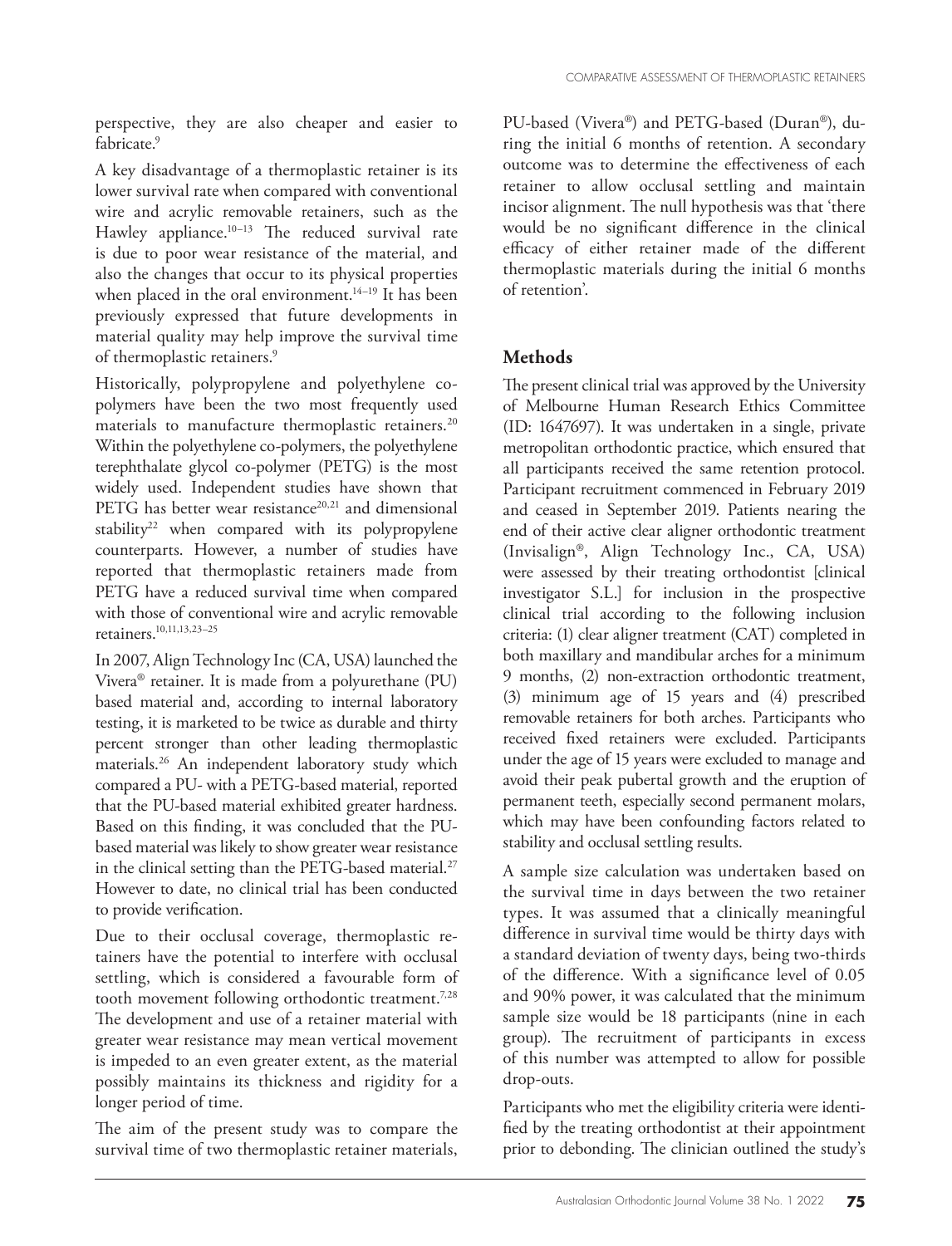purpose to the participant, parent or legal guardian if the participant was under 18 years of age. Details of the study were explained using both verbal and written information. A written consent form was completed by participants prior to enrolment and debonding. There were no changes to the method following patient recruitment.

At the debond appointment  $(T_0)$ , the clear aligner attachments were removed, an intraoral scan was acquired of the maxillary and mandibular dentitions and a bite registration taken in maximum intercuspation (iTero Element®, Align Technology Inc., CA, USA). The completed intraoral scan was sent to either Align Technology Inc., for fabrication of a Vivera® retainer, or to the practice's in-house laboratory with a standardised prescription for a Duran® retainer. As part of the orthodontic practice treatment planning process, the participant was given their preferred choice of retainer. The discussed and highlighted deciding factors included the difference in cost and that Vivera® came with three sets of retainers, which were manufactured by the same company that produced the clear aligners.

Once Align Technology Inc. received the intraoral scan for retainer fabrication, a 3D model was printed and used to produce the full-occlusal-coverage Vivera® retainer. The margins were scalloped and followed the gingival contour but no reason for this design was available. The exact fabrication procedure for Vivera® retainers is proprietary knowledge, including the initial thickness of the material blanks. It has been reported that the same highly automated system used to manufacture Align Technology's active aligners is also used to produce the Vivera® retainer.<sup>29</sup>

The Duran® retainers were fabricated by the orthodontic practice's in-house laboratory. An experienced technician manufactured each Duran® retainer in accordance with the manufacturer's instructions, which involved the use of a Biostar V® pressure forming machine (Sheu-Dental, Iserlohn, Germany). The blank material sheets were of 1 mm thickness. The buccal and lingual extensions were trimmed in a straight line covering the gingival margin of each tooth, following the standard thermoplastic retainer design.30 The Duran® retainers covered all teeth in the maxillary and mandibular arches, as was the case for the Vivera® retainers.

All participants were scheduled to return fourteen days after their debond appointment for the insertion of their retainers' and were instructed to continue wearing their last aligner at night-time whilst waiting for their retainers to be delivered, which was the usual practice protocol. This period was standardised to fourteen days for both groups to allow for the fabrication and shipping of the Vivera® retainers and meant that any potential effect that the alteration in wear regime may have would be the same for each group.

At the retainer insertion appointment  $(T_1)$ , all patients were given one maxillary and one mandibular retainer and instructed to wear the retainers full-time  $(20 + hours per day)$  for the first 3 months except when eating, drinking or cleaning of the teeth. The retainers were inserted and assessed by the orthodontist to ensure a retentive and firm fit across all teeth. Any manufacturing errors were recorded and replacement retainers were fabricated using the same protocol. Care and maintenance instructions, including the recommended use of Retainer Brite® (Dentsply Sirona, PA, USA), were standardised and provided to all participants. The next appointment was scheduled for 3 months from the day of initial retainer insertion. The participants were instructed to contact the practice immediately and return to the clinic earlier if they had any concerns or retainer breakages.

At the 3-month  $(T_2)$  and 6-month  $(T_3)$  review appointments, an intraoral scan was taken following the same protocol described for  $T<sub>o</sub>$ . The maxillary and mandibular retainers were inspected for correct fit and for any damage that rendered the retainer a failure and required replacement. Following  $\mathrm{T}_2^{\vphantom{T}}$ , the patients were instructed to reduce wear to night-time only (6-10 hours per day) until  $T_{3}$ .

Failure was defined as any fracture of the retainer, which included cracks in the margins and/or perforation of the retainer material. Although cracks and perforations do not always render a retainer ineffective or requiring replacement, it was felt they were indicative of the material's durability and resistance to wear. Hence, for the present study, cracks and perforations were included in the definition of a failure.

If a patient presented for an unscheduled emergency prior to  $T_2$  and  $T_3$  appointments, the same survival evaluation was undertaken. These appointments were recorded and contributed to the survival analysis. The loss of a retainer would be recorded but not counted as a failure, as this was not deemed to be a failure of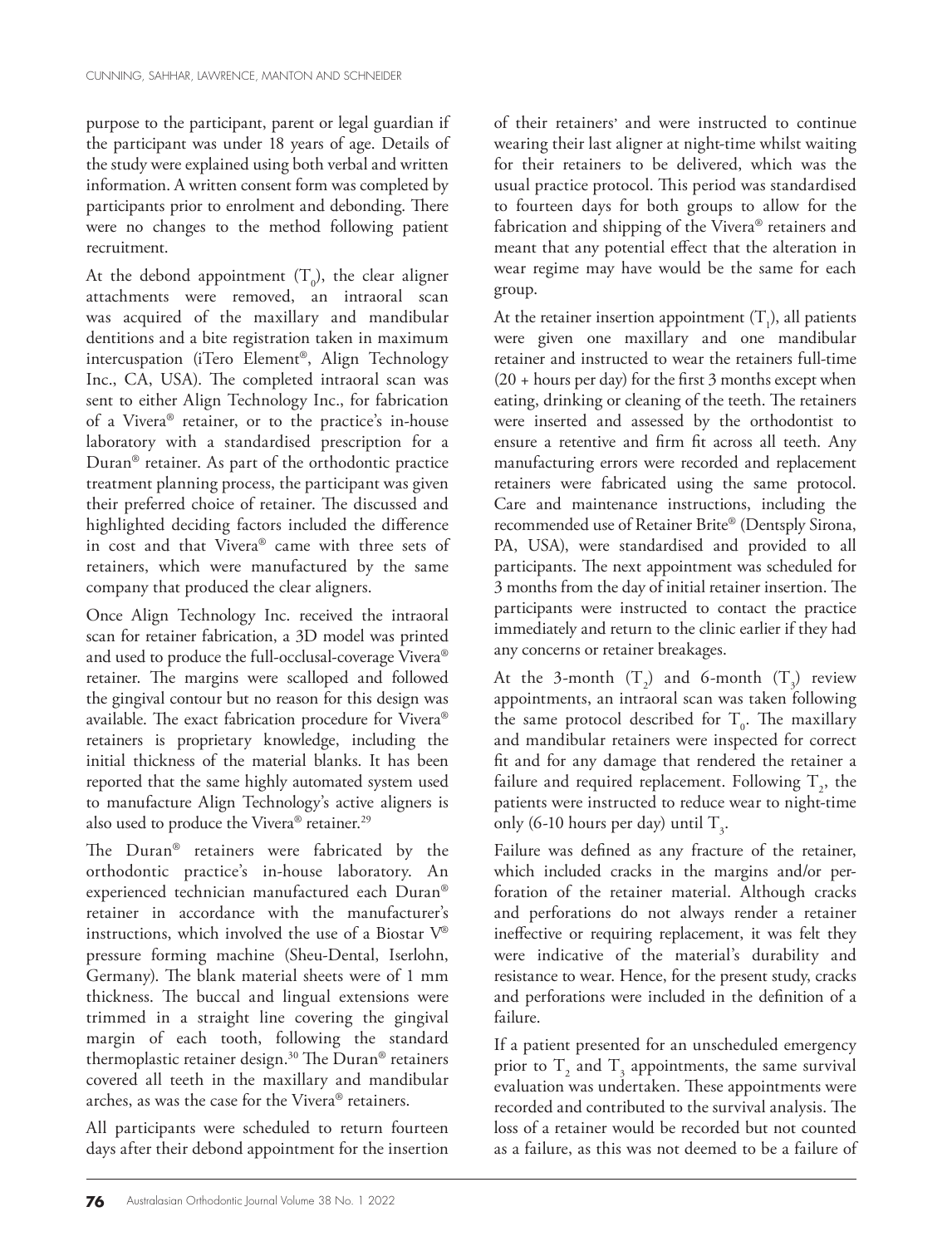the retainer material itself but rather, a general care issue associated with removable appliances. Patients who failed to attend  $T_2$  and  $T_3$  appointments were contacted and rescheduled. When rescheduling  $T<sub>3</sub>$ appointments, each patient was asked to check their retainers for any cracks or perforations. If these were present, the retainer was deemed a failure. If cracks or perforations were not present, the retainer survival was recorded in 'days from insert' to the date at which its continued survival was determined.  $T_3$  stability and occlusal contact data were collected from the intra-oral scan once it was taken at their rescheduled appointment time.

The primary outcome was retainer survival over the initial 6 month period of retention. Survival time was defined as the number of days between initial retainer insertion and the date that a failure was determined to have occurred by the orthodontist. If a retainer did not fail, its survival time was recorded as the observational 6 months.

The secondary outcomes were stability and occlusal settling (Table I). Stability was determined using Little's Irregularity Index (LII), which has been widely used as an assessment tool $1,31$  to measure the displacement of the five contact points between the anterior teeth. Both the maxillary and mandibular anterior teeth were assessed. Each participant's deidentified intraoral scans from pre-treatment,  $T_{0}$ ,  $T_2$  and  $T_3$  were imported into MeshLab® software (version 2016.12, National Research Council, Rome, Italy32). The maxillary and mandibular arches were measured separately from the occlusal view (Fig. 1). The software linear measuring tool was selected and the sum of the anatomical contact point displacements of the six anterior teeth were tallied to produce the final value. Each linear measurement was



Figure 1. Demonstration of Little's Irregularity Index applied to the maxillary anterior teeth using MeshLab® software. The index is the sum of contact point displacements.

obtained level to the occlusal plane and was recorded and measured twice by one investigator (B.C) in a single session. The two linear measurements were averaged and calculated to one decimal point. Posttreatment stability data was collected for both  $T<sub>2</sub>$ and  $T<sub>3</sub>$  reviews by subtracting the previous intra-oral scan's LII value from the more recent LII value.

Occlusal settling was measured by manually counting the number of occlusal contacts present on the intraoral scan taken at each time point and comparing the score with the number counted on a previous scan. The de-identified  $T_0$ ,  $T_2$  and  $T_3$  intraoral scans were imported into OrthoCad® software (version 5.6.0.222, Align Technology Inc., CA, USA) (Fig. 2). The mandibular arch was assessed from the occlusal view and the occlusalgram command was selected in the software at a sensitivity level of less than but not equal to 0.2 mm and the number of occlusal contact

|  |  |  |  |  |  |  | Table I. The secondary outcomes (stability and occlusal settlina) measurement methods are displayed. |  |  |  |  |
|--|--|--|--|--|--|--|------------------------------------------------------------------------------------------------------|--|--|--|--|
|--|--|--|--|--|--|--|------------------------------------------------------------------------------------------------------|--|--|--|--|

|                                         | Unit | Description                                                             |
|-----------------------------------------|------|-------------------------------------------------------------------------|
| Stability                               |      |                                                                         |
| Little's Irregularity Index             | mm   | The sum of the five contact point displacements for the anterior teeth. |
| Occlusal settling                       |      |                                                                         |
| Number of contacts<br>Occlusal contacts |      | The numerical value of contact points                                   |
|                                         |      | measured on the mandibular arch.                                        |
|                                         |      | Two sensitivity levels measured:                                        |
|                                         |      | 'Occlusal Contact' = $< 0.2$ mm                                         |
|                                         |      | 'Near Occlusal Contact' = $0.2$ mm < $x$ < $0.4$ mm                     |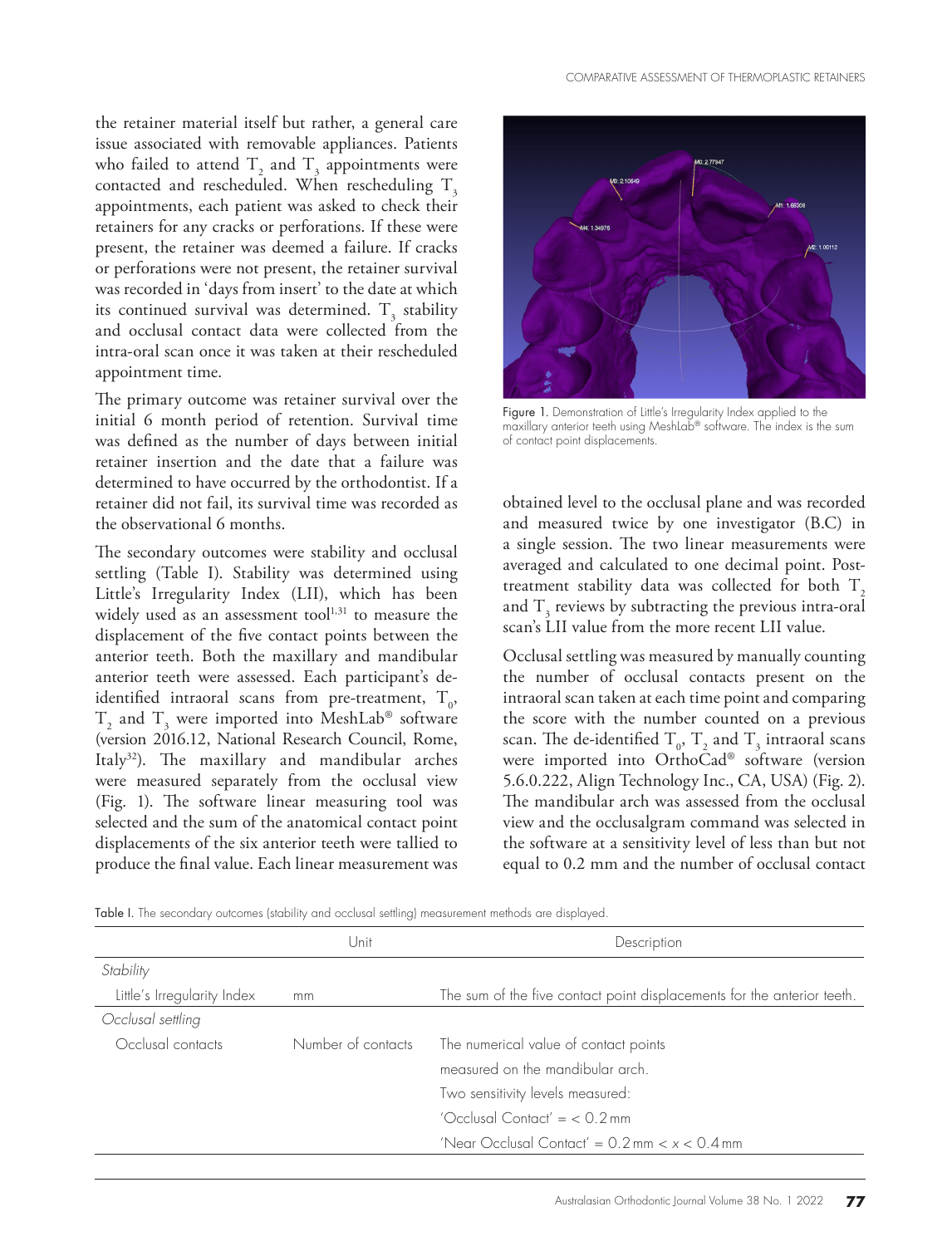

Figure 2. Demonstration of occlusal contacts using OrthoCAD® software. The coloured dots indicate occlusal contacts of less than 0.2 mm sensitivity.

points were then manually counted. The total count of the occlusal contact points across the mandibular arch formed the final determination. This method was repeated for occlusal contacts at a sensitivity level of 0.2 mm to less than but not equal to 0.4 mm and these measurements were recorded separately as 'near' occlusal contacts. No attempt was made to categorise the location of the occlusal contact points as either ideal or non-ideal. All measurements were recorded by the primary investigator (B.C). Changes in the number of occlusal contacts between time points was calculated by subtracting the number of the previous scan from the current scan, that is,  $T_{2}$ – $T_{0}$  and  $T_{3}$ – $T_{2}$ . Blinding of the clinical investigator to the retainer type was not possible, as that person was responsible for appliance ordering and manufacture. The data collector/outcome assessor (B.C) was blinded to the participant's retainer allocation when assessing and measuring the outcomes, which reduced the potential for reporting bias. An external statistician who was not blinded was allocated the role of analysing the data.

#### *Statistical analysis*

All analyses were conducted using the Statistical Package for the Social Sciences (version 26, IBM SPSS Inc., NY, USA) and R statistical software (Version 4.0.2, R Foundation for Statistical Computing, Vienna, Austria), with statistical significance set at 5% and bias-corrected. A survival analysis was carried out to compare the two retainer types. This included a comparison of the number of failures between the retainer groups and a calculated survival time in

days. Kaplan-Meier plots were used to compare the breakage rates of Vivera® and Duran® retainers. Each retainer was considered an independent entity and replacement retainers were included in the analysis. A comparison of the retainer types was made by the use of a log-rank test of the available data collected for each participant over the initial 6 months of retention. As the Vivera® group did not experience any failures during the observation period, a nonparametric re-sampling bootstrap method was used to calculate the mean number of days to failure for the Duran® group. The bias corrected and accelerated method was used to calculate 95% confidence intervals based on 9,999 bootstrap replicates.

The stability data of LII approximated a normal distribution. Therefore, an independent t-test statistic, not assuming equal variance, was performed using the mean and standard deviations between the retainer groups. This compared the change in LII for each retainer group recorded between  $\mathrm{T}_{{}_{0}}$  and  $\mathrm{T}_{{}_{2}}$ and  $T_2$  and  $T_3$ . A change of 1 mm was considered clinically significant, as reported in a previous study.33

The occlusal settling data did not approximate a normal distribution. Therefore, a comparison between retainer groups was conducted using the non-parametric Mann-Whitney test, which assessed any change in distribution between the two retainer groups. Separate analyses were completed for occlusal contacts and near occlusal contacts and also anterior and posterior locations. A change in the number of occlusal contacts based on full-time wear and night-time wear was also assessed for each retainer type. As this compared the 3 month and 6 month data within the same retainer group, a paired Wilcoxon Signed Rank test was applied.

Any participant who had missing data from a particular outcome measure was still included in other outcome measures, where other data for that participant was available.

#### **Results**

Twenty-four patients (median age 31 years, IQR 26–39) who met the inclusion criteria consented to participate in the study. Ten chose to receive Vivera® retainers (4 males, 6 females, median age 34 years, IQR 24–48) and fourteen selected the 'in-house' Duran® retainer (6 males, 8 females, median age 31 years, IQR 26–38). One Vivera®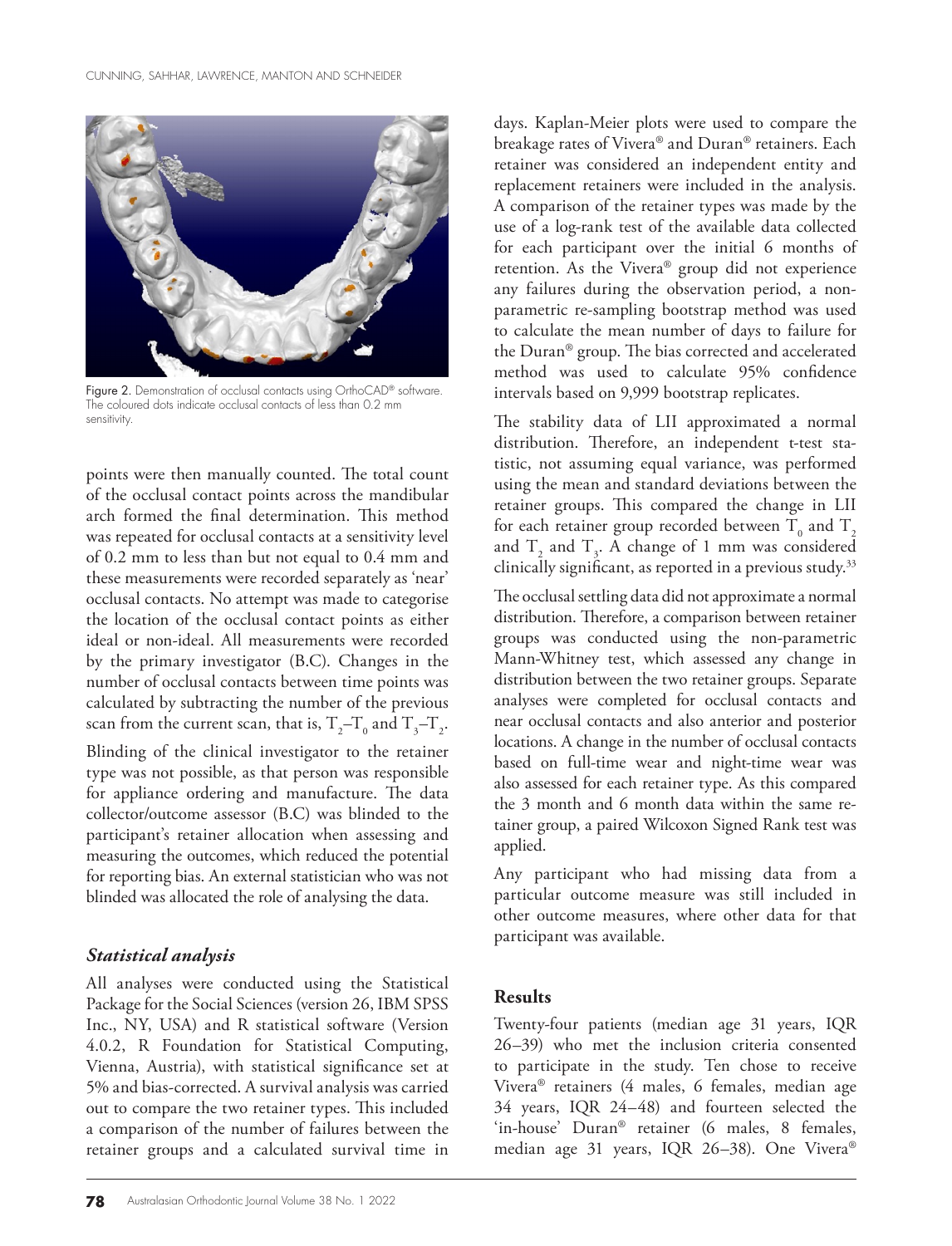participant was excluded from the study due to the presence of fixed retention at the time of the 3 month scan. This resulted in no data being obtained from this participant for study inclusion. The remaining 23 participants attended their 3 month recall appointment. However, due to operator error, two (1 Vivera®, 1 Duran®) 3 month intra-oral scans were irretrievable or not taken. At the 6 month recall, operator error resulted in seven participants' (2 Vivera®, 5 Duran®) intra-oral scans being irretrievable or not taken. One Vivera® participant also had a maxillary lateral incisor extracted just prior to their 6 month recall. This made the maxillary scan unusable for stability data and the overall scan unusable for occlusal settling data. The participant flow is visually summarised in Figure 3.

Baseline data were collected for all participants and there were similar median age and gender distributions between the groups (Table II). There was no statistically significant difference in the mean pre-treatment LII between the retainer groups in either the maxillary  $(P = 0.24)$  or mandibular  $(P = 0.95)$  arches.

#### *Primary outcome: retainer survival*

The mean follow-up period  $(T_1 - T_3)$  of all participants was  $216.8$  days  $(SD = 47.9)$ . The difference in the mean number of failures between the groups was statistically significant  $(P = 0.007)$ . None of the Vivera® participants experienced an appliance failure. In comparison, 57% of Duran® participants (8 of 14) suffered at least one failed retainer over the



Figure 3. Flowchart of participants in the study.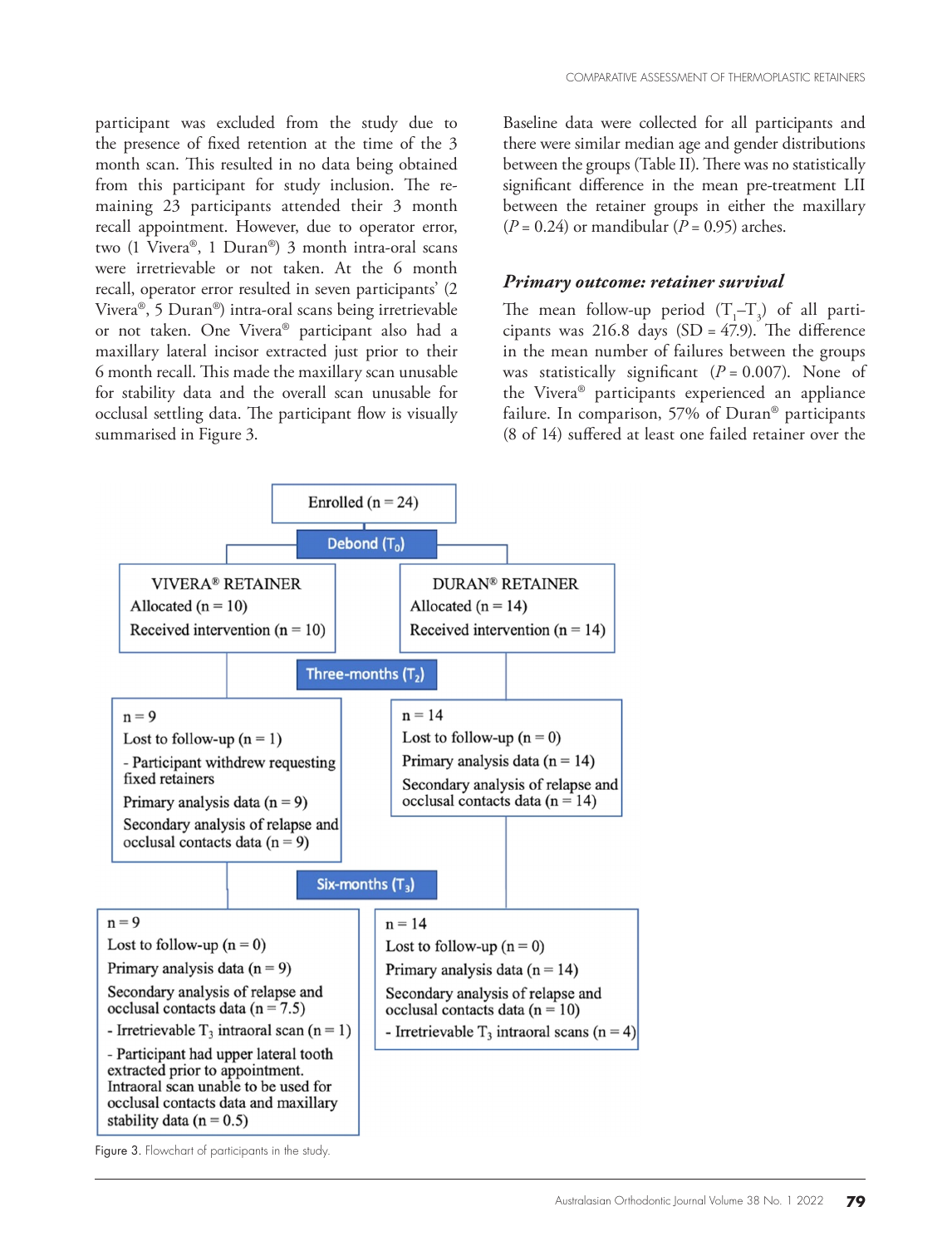| Table II. Patient demographic information at the time of $T_0$ and       |
|--------------------------------------------------------------------------|
| pre-treatment clinical characteristics of subjects in Vivera® and Duran® |
| retainer groups.                                                         |

|                                        | Vivera <sup>®</sup><br>$(n = 10)$ | Duran®<br>$(n = 14)$ |
|----------------------------------------|-----------------------------------|----------------------|
| Gender                                 |                                   |                      |
| Male                                   | 4 (40%)                           | 6(42.8%)             |
| Female                                 | 6 (60%)                           | 8(57.1%)             |
| Age (yr)                               |                                   |                      |
| Median (IQR)                           | 34 (28-48)                        | 31 (26-38)           |
| Pre-treatment characteristics          |                                   |                      |
| Skeletal classification                |                                   |                      |
| Class <sub>1</sub>                     | 5 (50%)                           | 8(57.1%)             |
| Class II                               | 4 (40%)                           | 6(42.8%)             |
| Class III                              | 1(10%)                            | $^{\circ}$           |
| Dental classification                  |                                   |                      |
| Class I                                | 7 (70%)                           | 10(71.4%)            |
| Class II division 1                    | 2(20%)                            | 1(7.1%)              |
| Class II division 2                    | 1(10%)                            | 3(21.4%)             |
| Class III                              | Ω                                 |                      |
| Missing teeth (excluding third molars) |                                   |                      |
| None                                   | 9 (90%)                           | 14 (100%)            |
| Missing two premolars                  | 1(10%)                            |                      |
| Missing four premolars                 | ( )                               |                      |

6-month observation period (Table III). Based on the initial Duran® retainers alone, the survival rate of the maxillary retainer was 71% and the mandibular retainer was 93%.

The eight Duran® failure patients experienced failure of the maxillary retainer. Only two of the patients exhibited mandibular retainer failure. Three participants experienced repeated issues with two

episodes of maxillary retainer breakage. Of the eleven maxillary retainers deemed failures, one fractured in half, nine cracked at various locations along the material margin and one had both perforations and a cracked margin. The two mandibular retainer failures were due to unilateral cracks in the canine/premolar region. No participants misplaced their retainers during the 6 month period.

No failures were observed in the Vivera® retainer group over an absolute mean time of 220.4 days (SD = 52). The absolute observed mean survival time for the Duran<sup>®</sup> retainer group was 130.4 days (SD = 56.6). As the Vivera® retainer group did not experience any failures, a standard survival analysis could not be performed. Instead the non-parametric re-sampling bootstrap method was used to determine the mean number of days to failure for the Duran® retainer group. This estimated the mean days to failure for the Duran<sup>®</sup> retainers to be 388 (95% CI = 223–708). This survival analysis was calculated on a per-retainer basis, meaning that each retainer was considered an independent entity, and all fabricated retainers were counted, including the initial and any replacement retainers. A Kaplan–Meier plot comparing the proportion of broken retainers over time between the two retainer groups is included in Figure 4.

#### *Secondary outcome: Stability*

The LII measurements at  $T_0$  and the change in LII at  $T_2$  and  $T_3$  were tabulated (Table IV). There was no statistically significant difference in the mean change of LII in the mandibular arch between the two groups at either  $T_2$  (*P* = 0.53) or  $T_3$  (*P* = 0.39). There was also no statistically significant difference in the mean change of LII in the maxillary arch between the two groups at either  $T_2$  (*P* = 0.41) or  $T_3$  $(P = 0.08)$  (Figs. 5, 6).

Table III. Reason for retainer failure over 6 months, including initial and subsequent retainers inserted.

|                           |           | Vivera <sup>®</sup> Retainer | Duran <sup>®</sup> Retainer |            |  |
|---------------------------|-----------|------------------------------|-----------------------------|------------|--|
| Total number of subjects  |           |                              | 14                          |            |  |
| Total number of retainers |           | 18                           | 41                          |            |  |
|                           | Maxillary | Mandibular                   | Maxillary                   | Mandibular |  |
| Reason                    |           |                              |                             |            |  |
| Fractured/cracked         |           |                              |                             |            |  |
| Perforated                |           |                              |                             |            |  |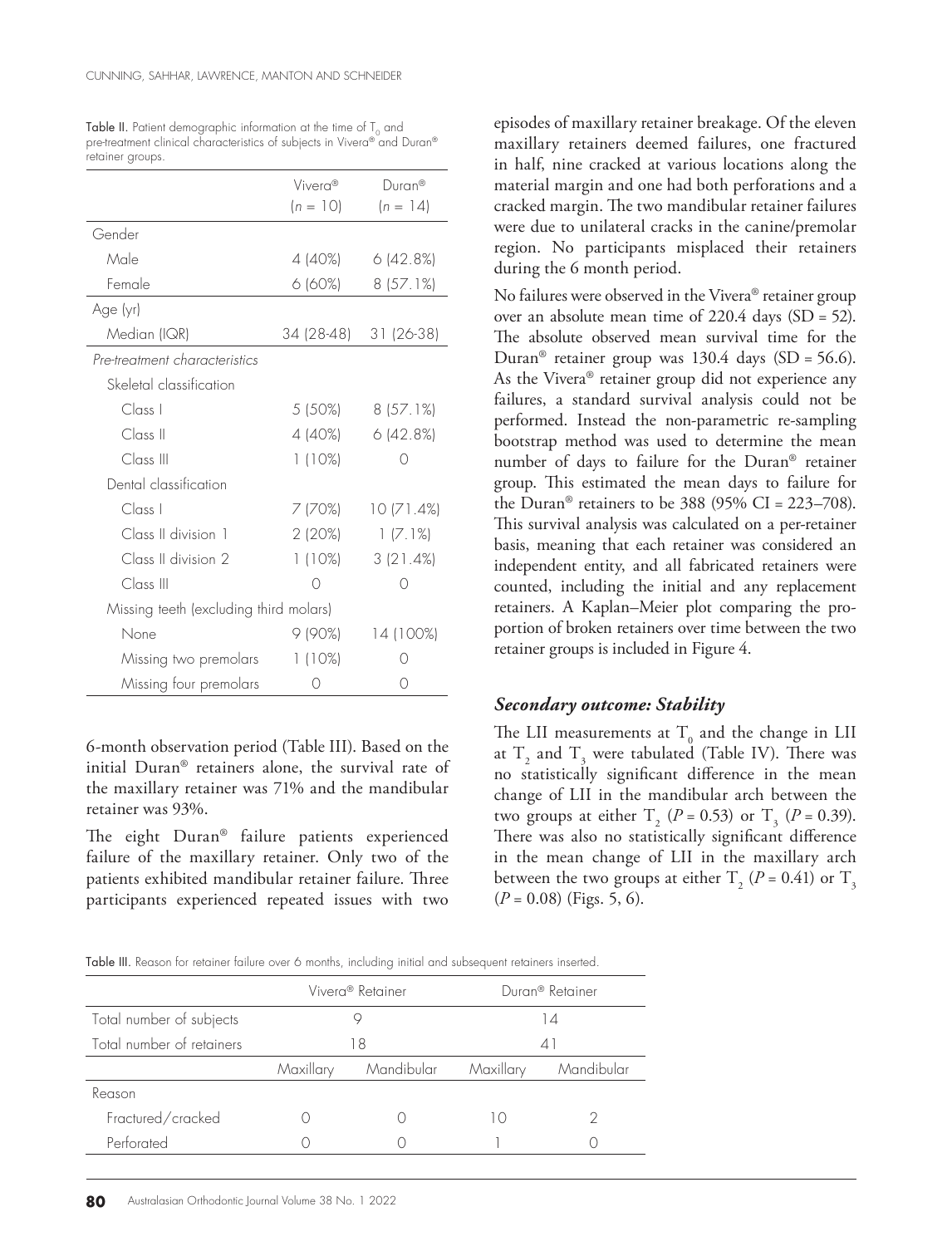

Figure 4. Kaplan-Meier plot comparing the proportion of retainers broken over time between the two retainer groups.

#### *Secondary outcome: Occlusal settling*

The occlusal contacts measured at  $T_0$  and the change in the number of occlusal contacts at  $T_2$  and  $T_3$  were tabulated (Table V). Occlusal contacts were separated into anterior and posterior. For the median change in the number of occlusal contacts, there was no statistically significant difference between retainer groups either anteriorly  $(P = 0.65)$  or posteriorly  $(P = 0.8)$  at  $T_2$ . At  $T_3$ , there was also no statistically significant difference in the median change in the number of occlusal contacts either anteriorly  $(P = 0.3)$ or posteriorly  $(P = 0.54)$  between the two groups.

For the median change in the number of near occlusal contacts, there was no statistically significant difference between the retainer groups either anteriorly  $(P = 0.41)$  or posteriorly  $(P = 0.6)$  at  $T_2$ . At  $T_3$ , there was also no statistically significant difference in the change in median number of near



Figure 5. Mean Little's Irregularity Index (mm) for the maxillary arch at pre-treatment,  $T_0$ ,  $T_2$  and  $T_3$  for the Vivera® and Duran® retainer groups.

occlusal contacts either anteriorly (*P* = 0.06) or posteriorly  $(P = 0.3)$  between the two groups.

The median number of occlusal contacts was also compared between full-time  $(T_1 - T_2)$  and night-time  $(T_2 - T_3)$  wear for each retainer group (Tables VI and VII). The Vivera® group showed no statistically significant change in anterior occlusal contacts  $(P = 0.057)$  or near occlusal contacts  $(i = 0.21)$ . However, the posterior contacts showed a statistically significant increase in the median number following the night-time wear regime. This was true for both occlusal contacts ( $P = 0.02$ ) and near occlusal contacts ( $P = 0.05$ ). The Duran<sup>®</sup> group showed no statistically significant change in anterior occlusal contacts  $(P = 0.75)$  or near occlusal contacts  $(P = 0.46)$ . There was a statistically significant increase in the median number of posterior occlusal contacts following the night-time wear regime  $(P = 0.03)$ . However, for the posterior near occlusal contacts, there was no

Table IV. Stability measurements of Little's Irregularity Index (mm). Data are presented in the form of mean, standard deviation and P-value due to normal distribution.

|                                            |      | $Duran^@$<br>Vivera <sup>®</sup> |                         | 9.5% CI   |           |                       |         |       |
|--------------------------------------------|------|----------------------------------|-------------------------|-----------|-----------|-----------------------|---------|-------|
| Little's Irregularity Index                | Mean | <b>SD</b>                        | Mean                    | <b>SD</b> | P-value   | Difference in<br>Mean | Lower   | Upper |
| Pre-treatment maxillary                    | 5.62 | 2.77                             | 7.55                    | 2.83      | 0.16      | 1.93                  | -4.67   | 0.83  |
| Pre-treatment mandibular                   | 7.53 | 4.1                              | 8.03                    | 3.9       | 0.8       | 0.5                   | $-4.48$ | 3.48  |
| 3-month relapse $(T_2-T_0)$ maxillary      | 0.35 | 0.5                              | .51<br>$\left( \right)$ | 0.39      | 0.47      | 0.16                  | $-0.62$ | 0.3   |
| 3-month relapse $(T_2-T_0)$ mandibular     | 0.34 | 0.31                             | 0.24                    | 0.4       | 0.55      | 0.1                   | $-0.24$ | 0.44  |
| 6-month relapse $(T3-T2)$ maxillary        | 0.13 | 0.08                             | 0.33                    | 0.32      | . 14<br>0 | 0.2                   | $-0.46$ | 0.08  |
| 6-month relapse $(T_{3}-T_{2})$ mandibular | 0.51 | 0.53                             | 0.29                    | 0.55      | 0.43      | 0.22                  | $-0.38$ | 0.83  |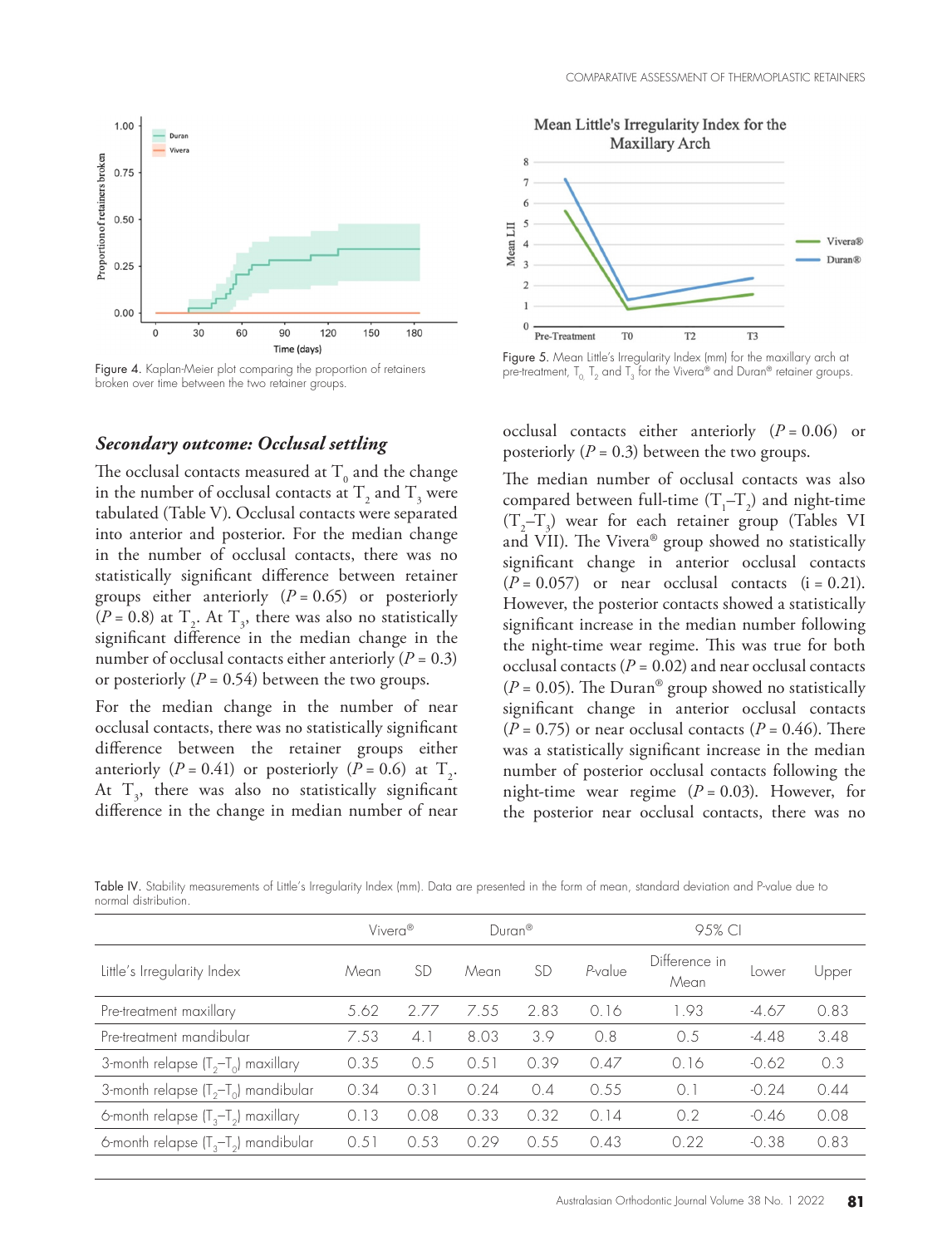

Figure 6. Mean Little's Irregularity Index (mm) for the mandibular arch at pre-treatment,  $T_0$ ,  $T_2$  and  $T_3$  for the Vivera® and Duran® retainer groups.

statistically significant change in median number  $(P = 0.12)$  (Figs. 7, 8).

#### **Discussion**

This prospective clinical trial compared the survival of the PU-based Vivera® retainer with a PETGbased Duran® retainer over an initial 6 months of retention. Secondary measured outcomes were treatment stability and changes in occlusal contacts. The study was undertaken in a private, metropolitan orthodontic practice, which allowed for control and

consistency of treatment, as well as the recruitment process and retainer manufacture. It also enabled an assessment of the efficacy of the retainers in a realworld clinical setting.

The present study found a statistically significant difference in the mean number of failures between the retainer groups. The Vivera® group did not experience any failures during the 6 month observation period, whereas 57% of Duran® participants experienced at least one retainer failure. The survival rate of the Duran® maxillary retainers was 71% and of the mandibular retainers was 93%. These results are consistent with those of Forde and colleagues who found a higher rate of retainer failure in the maxillary arch than in the mandibular arch.<sup>12</sup> No correlation between retainer failure and the patient's age or gender was found and no retainer manufacturing errors or loss, occurred.

The survival rate of thermoplastic retainers has been reported to be between 73% and 89%11,12,23,24,34 based on studies conducted over  $3^{24}$ ,  $6^{34}$  and 12 month periods.11,12 The 71% survival rate of the initial maxillary Duran® retainers in the present study is similar to the survival rate reported by Moslemzadeh and colleagues<sup>24</sup> who observed a  $76.9\%$  survival rate of the maxillary PETG thermoplastic retainer, made

Table V. Occlusal and near occlusal contact results analysed using non-parametric Mann–Whitney test and presented as median, IQR and *P*-value.

| Sensitivity measurement                                   | Location  | Vivera <sup>®</sup> Median (IQR) Duran <sup>®</sup> Median (IQR) |               | P-value |
|-----------------------------------------------------------|-----------|------------------------------------------------------------------|---------------|---------|
| Number of occlusal contacts at $T_0$                      |           |                                                                  |               |         |
| Occlusal contact                                          | Anterior  | $1 (0-3)$                                                        | $1 (0-3)$     | 0.46    |
|                                                           | Posterior | $7(3-7)$                                                         | $7(3-7)$      | $0.01*$ |
| Near occlusal contact                                     | Anterior  | $7(2 - 7.25)$                                                    | $3(1-6)$      | 0.37    |
|                                                           | Posterior | $7.5(6.75-8)$                                                    | $11 (7 - 15)$ | 0.08    |
| Change in number of occlusal contacts from $T_0$ to $T_2$ |           |                                                                  |               |         |
| Occlusal contact                                          | Anterior  | $0.5$ (-0.5 to 1.25)                                             | $1(0-2)$      | 0.65    |
|                                                           | Posterior | $0.5$ (-1.25 to 1.25)                                            | $1(-1)$ to 2) | 0.81    |
| Near occlusal contact                                     | Anterior  | $0$ (-1.25 to 0)                                                 | $0$ (-1 to 1) | 0.41    |
|                                                           | Posterior | $0.5$ (-3.25 to 1.25)                                            | $0$ (-1 to 4) | 0.6     |
| Change in number of occlusal contacts from $T_2$ to $T_3$ |           |                                                                  |               |         |
| Occlusal contact                                          | Anterior  | $2(0.5-3)$                                                       | $0 (0-1)$     | 0.3     |
|                                                           | Posterior | $7(4-10)$                                                        | $5(4-9)$      | 0.54    |
| Near occlusal contact                                     | Anterior  | 1 $(-0.5 \text{ to } 4)$                                         | $O (O-3)$     | 0.06    |
|                                                           | Posterior | $10(3-11.5)$                                                     | $1 (0 - 6)$   | 0.3     |
| Note: *Indicates statistical significance $P < 0.05$ .    |           |                                                                  |               |         |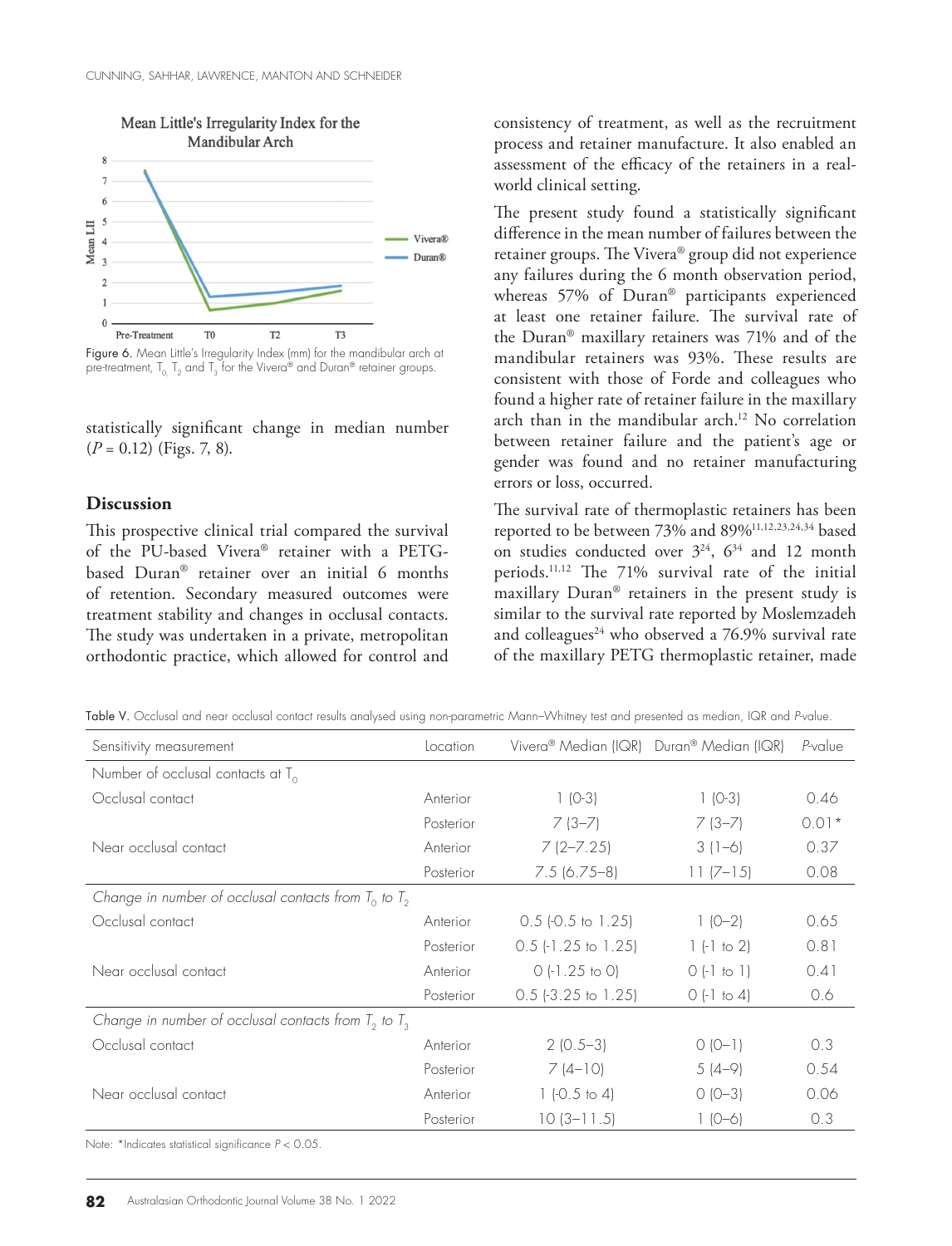|                     |                                 | $T_{\alpha}$ Median (IQR) |               |             | T <sub>2</sub> Median (IQR) | T <sub>3</sub> Median (IQR) |             |
|---------------------|---------------------------------|---------------------------|---------------|-------------|-----------------------------|-----------------------------|-------------|
|                     | Sensitivity<br>measurement (mm) | Anterior                  | Posterior     | Anterior    | Posterior                   | Anterior                    | Posterior   |
| Vivera <sup>®</sup> | < 0.2                           | $1(0-3)$                  | 7 (3–7)       | $2(1-5)$    | $1.5$ (0.75–4.25)           | $6(3.5 - 7)$                | $8(7-1)$    |
|                     | 0.2 < x < 0.4                   | $7(2 - 7.25)$             | $7.5(6.75-8)$ | $5(1.75-7)$ | $8(4-8)$                    | $7(4.5-9)$                  | 14 (11–5.5) |
| Duran <sup>®</sup>  | $\langle$ 0.2                   | $1(0-3)$                  | 7 (3–7)       | $2(1-5)$    | $7(3-1)$                    | $4(2-5)$                    | 12 (11–13)  |
|                     | 0.2 < x < 0.4                   | $3(1-6)$                  | $1/-15$       | $4(2-6)$    | 4 (12–17)                   | $6(2-6)$                    | $8(15-22)$  |

Table VI. Occlusal and near occlusal contacts measured at  $T_{0}$ ,  $T_{2}$  and  $T_{3}$  for each retainer type. Recorded as median and IQR due to data not being of normal distribution.

Table VII. Comparison of the number of occlusal and near occlusal contacts following full-time and night-time wear regimes for each retainer type. Assessed using non-parametric, paired Wilcoxon Signed Rank test. *P*-value recorded.

|                                       |                              | $I_0$ vs $I_2$ |           | $\frac{1}{2}$ vs $\frac{1}{3}$ |           |
|---------------------------------------|------------------------------|----------------|-----------|--------------------------------|-----------|
|                                       | Sensitivity Measurement (mm) | Anterior       | Posterior | Anterior                       | Posterior |
| Vivera® (P-value)                     | < 0.2                        | 0.92           | 0.86      | 0.06                           | $0.02*$   |
|                                       | 0.2 < x < 0.4                | $\cap$ 11      | 073       | 0.21                           | $0.05*$   |
| Duran <sup>®</sup> ( <i>P</i> -value) | < 0.2                        | $()$           | 0.43      | 0.75                           | $0.03*$   |
|                                       | 0.2 < x < 0.4                | 0.96           | O 37      | 0.46                           | 0 I I     |

Note: \*Indicates statistical significance *P* < 0.05.



(<0.2 mm) at  $T_0$ ,  $T_2$  and  $T_3$  for the Vivera® and Duran® retainer groups.

from 1 mm thick blanks, over the initial 3 months of retention. However, by the 6 month review, the survival rate for the maxillary retainer had reduced to 58.8%24.

The failure of the Duran® retainer in the present study was mainly caused by cracks in the retainer material. Several previous studies have reported retainer breakage as the most common reason for failure.13,23,35 Three Duran® participants experienced a second retainer failure, all of which were due to cracks in the material



Figure 8. Median number of anterior and posterior near occlusal contacts (0.2 mm <  $x$  < 0.4 mm) at  $T_{0}$ ,  $T_{2}$  and  $T_{3}$  for the Vivera® and Duran® retainer groups.

at the gingival margin. Two of the three participants were skeletally and dentally Class I, indicating that the final occlusal finish was unlikely to have contributed to the failures. No history of bruxism nor incorrect retainer care was recorded in the clinical notes. As a result, determining the exact reason why these patients experienced secondary failures was not possible. It may simply be due to individual patient factors and future studies with larger, randomised samples would help eliminate this as a confounding factor.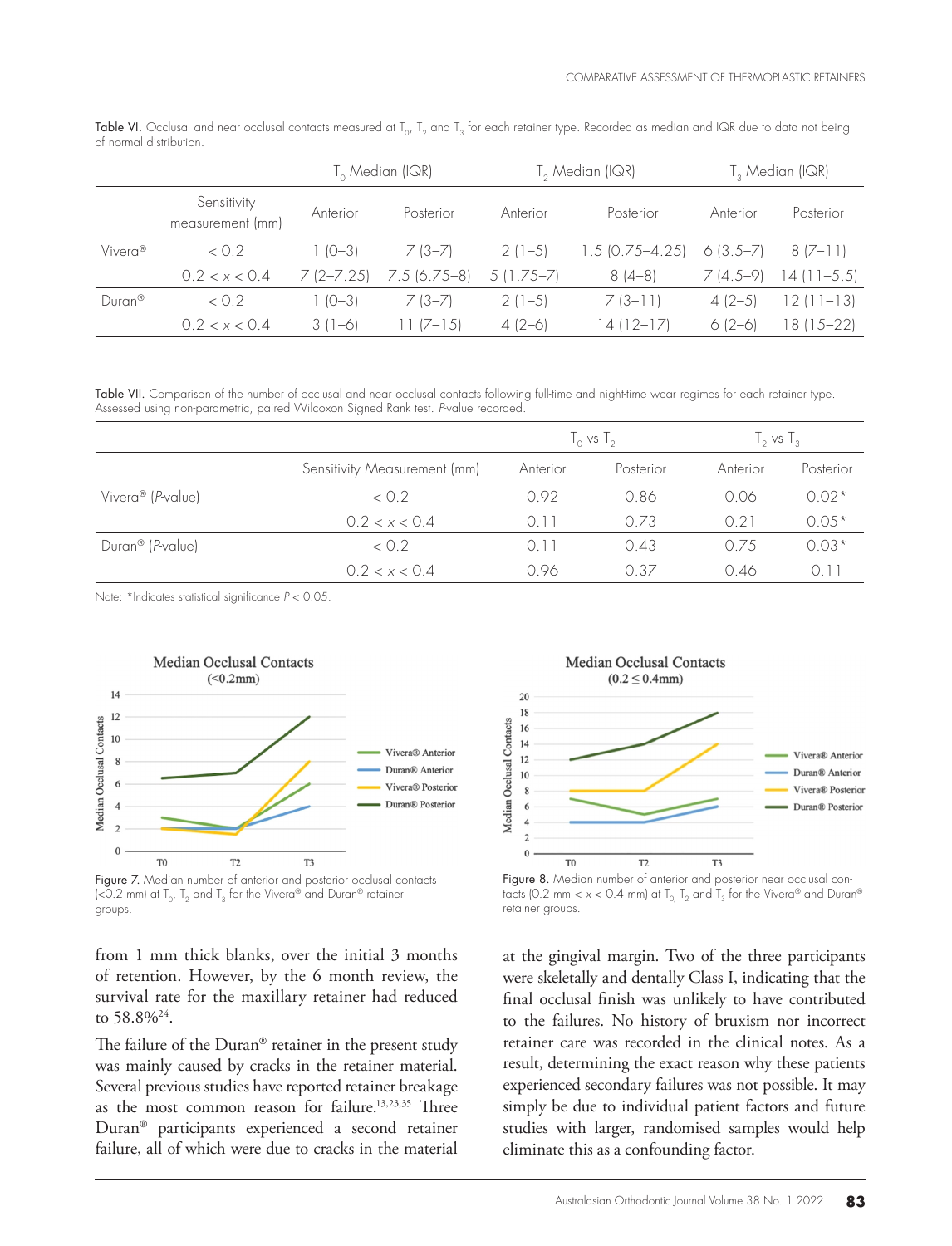Previous survival studies have not included cracks<sup>13,35</sup> nor perforations<sup>13</sup> in their definition of a retainer failure. These definitions are acceptable, as cracks and perforations do not necessarily render a retainer ineffective and in need of immediate replacement. However, the research question for the present study was based around the claim by Align Technology Inc. that Vivera® retainers are more durable and wear resistant than retainers made from other thermoplastic retainer materials.26 It was felt that the presence of cracks or perforations in the retainer was indicative of the material's resistance to wear and overall durability. As a result, the definition of a failure applied in the present study differed from those used previously but aimed to identify failures that were believed to reflect the material's long-term survivability.

There were no failures of the Vivera® retainers during the 6 month observation period of the present study; easily exceeding the reported survival rate of between 73% and 89% for thermoplastics retainers.11,12,23,24 It is also longer than the 6 month survival rate of thermoplastic retainers made from 1.5 mm thick blanks (66.7%) and Hawley retainers (94.4%) reported by Moslemzadeh and colleagues.<sup>24</sup>

The increased survival rate of the Vivera® retainer, compared to the Duran® retainer in the present study is in part due to the difference in composition of the thermoplastic material. Duran® is a PETG material36, whereas Vivera® is a PU-based material made from methylene diphenyl diisocyanate and 1, 6-hexanediol.37 Prior to PU-based materials, studies have shown that PETG materials were more wear resistant than other available thermoplastic materials.20,21 A recent laboratory study reported that the PU-based material had a higher hardness and elastic modulus than the PETG materials.27 Based on the findings, it was expected that PU-based materials would demonstrate a greater wear resistance in the clinical setting.27 That no Vivera® retainers failed in the present study appears to support the hypothesis.

Retainer survival is potentially impacted by material thickness, the manufacturing process, intraoral fluid exposure and associated temperature changes and intraoral function.14–19 The Duran® retainers were made from 1 mm thick blanks. The thickness of Vivera® retainer blanks is proprietary knowledge and therefore unknown. The lack of specific details regarding the Vivera® manufacturing process unfortunately prevents

a true comparison between the two retainer types and allows for the differences in fabrication process to have an unknown impact on the results of the present study. Future studies should aim to use a standardised retainer thickness, design and manufacturing process to eliminate the impact that these factors might have on the research outcomes.

Vivera®'s manufacturer, Align Technology Inc., has advised that their retainer should survive on average for 3 months with full-time wear or 9 months with part-time wear.<sup>29</sup> The results of the present study indicate that this time frame underestimates the true survival time of the Vivera® retainer but further research is required. Based on the the current findings, clinicians should feel confident that Vivera® retainers will have a longer lifespan when compared with PETG retainers made from 1 mm thick blanks. Even though the initial cost to the patient is higher, the reduced need for future appointments and costs associated with retainer replacement will likely outweigh the initial burden. Especially when the patient receives three sets of Vivera® retainers as part of the initial cost outlay.

There was no statistically significant difference in the stability of incisor alignment between the two retainer types in the amount of recorded change in LII between  $T_0$  and  $T_2$  and  $T_3$  and  $T_3$ . This was the case for both the maxillary and mandibular arches. Previous studies have shown PETG retainer materials to be at least as effective as conventional wire and acrylic retainers.<sup>38,39</sup> The results of the present study therefore indicate that Vivera® is equally as effective at maintaining alignment as both PETG thermoplastic and wire and acrylic retainers.

In the present study, the change in the number of anterior and posterior occlusal and near occlusal contacts was compared between the two retainer groups. No statistically significant difference was noted at either  $T_2$  or  $T_3$  for both occlusal contacts (<0.2) mm) and near occlusal contacts  $(0.2 \text{ mm} < x < 0.4$ mm). The manufacturer of Vivera® advertises that the material is stronger and more wear resistant than other commonly-used thermoplastic materials.<sup>26</sup> Based on the present findings, the increased level of wear resistance did not appear to negatively impact occlusal settling over the initial 6 months of retention.

A comparison of the number of occlusal and near occlusal contacts recorded at  $T_o$ , after the initial 3 months of full-time wear  $(T_2)$  and the following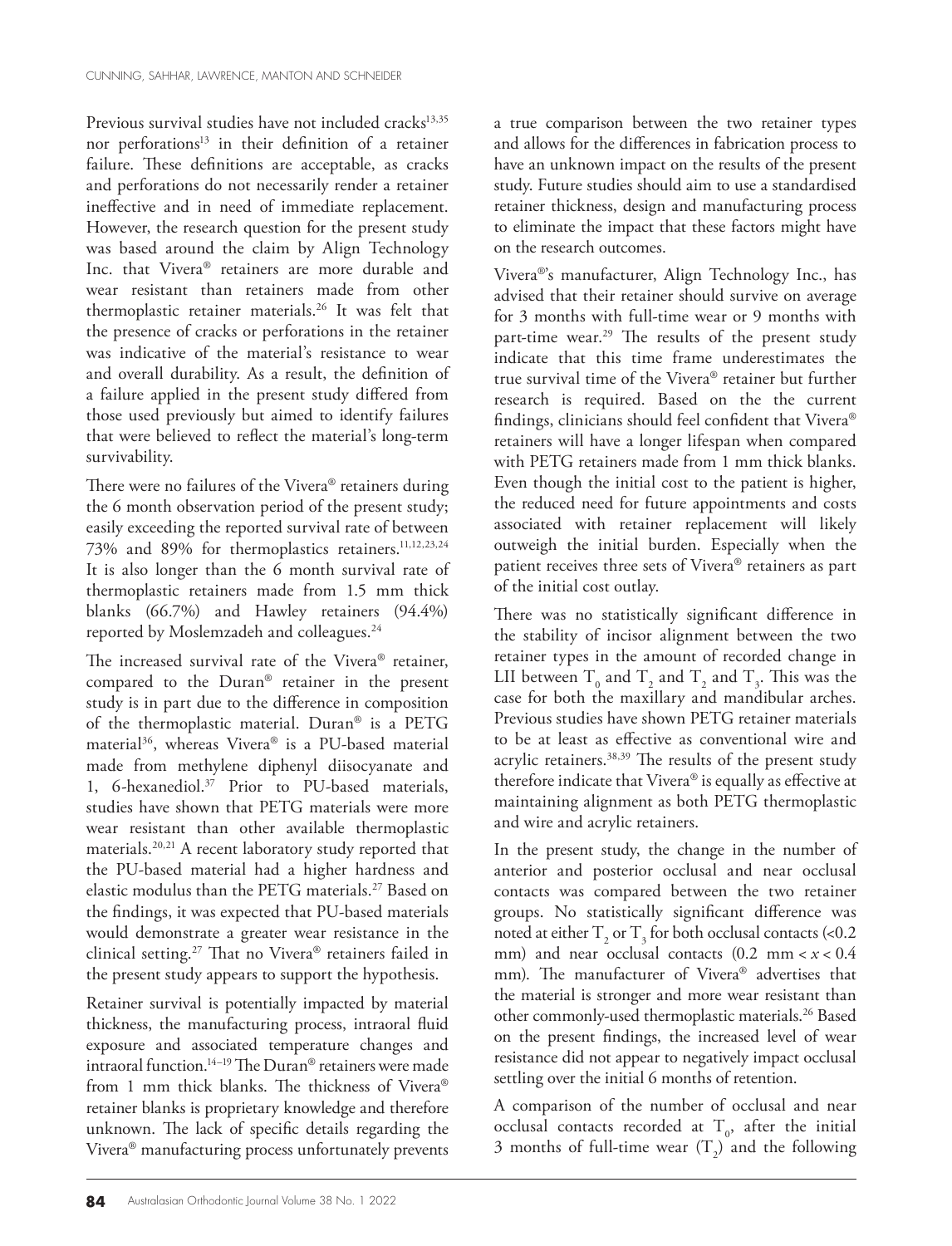3 months of night-time wear  $(T_3)$  was also conducted for each retainer type. No statistically significant increase in the number of anterior occlusal or near occlusal contacts was found in either retainer group. However, there was a statistically significant increase in the number of posterior occlusal and near occlusal contacts in the Vivera® group following the 3 months of night-time wear. The Duran® group also showed a statistically significant increase in posterior occlusal contacts following night-time wear. These results indicate that night-time wear improves occlusal settling, at least posteriorly, which is considered a desirable tooth movement during retention.<sup>7,28</sup>

The impact of thermoplastic retainers on occlusal settling has been investigated previously.<sup>6,7,28,40-44</sup> However, inconsistency in study designs and retention protocols has resulted in conflicting outcomes. It has been proposed that the wear of maxillary and mandibular full-coverage thermoplastic appliances can result in premature posterior contacts and, if not properly equilibrated<sup>45</sup>, full-time wear can result in a 'bite block' effect.10,46,47 The 'bite block' effect may cause slight intrusion of the posterior teeth and therefore, potentially reduce the number of posterior occlusal contacts.48 The results of the present study did not show a statistically significant reduction in posterior occlusal contacts following full-time wear but indicated that posterior occlusal settling improved with part-time wear, particularly for the Vivera® retainers. Previous studies have also concluded that part-time wear of removable retainers from the onset of retention would be sufficient to maintain incisor alignment.49,50 Based on this recommendation and the results of the present study, clinicians could expect that, if patients wear thermoplastic retainers part-time from the outset of the retention phase, anterior tooth alignment will be maintained and posterior occlusal settling will likely occur. Part-time wear time may also, theoretically, increase the retainer's survival time by reducing the number of insertion/removals and associated material fatigue.

There are a number of limitations associated with the present study. The small sample size, when compared with other survival studies<sup>13,35</sup>, inhibits the ability to generalise the study's results and increases the risk of individual patient influences, such as differing levels of retainer care or a bruxing habit. Patients were also not randomised and blinded to their retainer type, due to the selected convenience sample. This allows inclusion of inherent biases related to a

participant's decision to choose one retainer type over another. There was also a large drop-out rate, with several participant's  $T_3$  data not collected in full due to operator errors. This means that the outcomes reported at  $T_2$  and  $T_3$  were not an identical comparison and data loss may have impacted the outcomes. Inconsistencies regarding the retainer designs, thicknesses and manufacturing processes have also been highlighted. Future studies should incorporate a randomised controlled study design, a large sample size and standardised retainer design/ manufacture in order to control for the variable factors and, by so doing, reduce their impact on the overall study results.

#### **Conclusion**

Vivera® retainers made from a PU-based material have a significantly higher survival rate than Duran® retainers made from PETG material over the first 6 months of retention. The Vivera® group experienced no failures. There was no statistically significant difference between the two groups when comparing their ability to maintain incisor alignment or allow for occlusal settling. However, changing from full-time to part-time wear showed a statistically significant increase in the number of posterior occlusal and near occlusal contacts for the Vivera® retainer and occlusal contacts for the Duran® retainer.

The overall results of the present study indicate that Vivera® retainers are as clinically effective as retainers made from PETG materials but exhibit a significantly higher survival rate. When using maxillary and mandibular thermoplastic retainers, part-time wear from the outset of retention may be beneficial to allow for greater posterior occlusal settling, regardless of the thermoplastic material used.

# **Conflict of Interest**

The authors declare that there is no conflict of interest.

# **Corresponding author**

Dr Bethany Cunning Melbourne Dental School University of Melbourne Level 5, 720 Swanston St, Carlton Victoria 3053, Australia

Email: be2cunning@gmail.com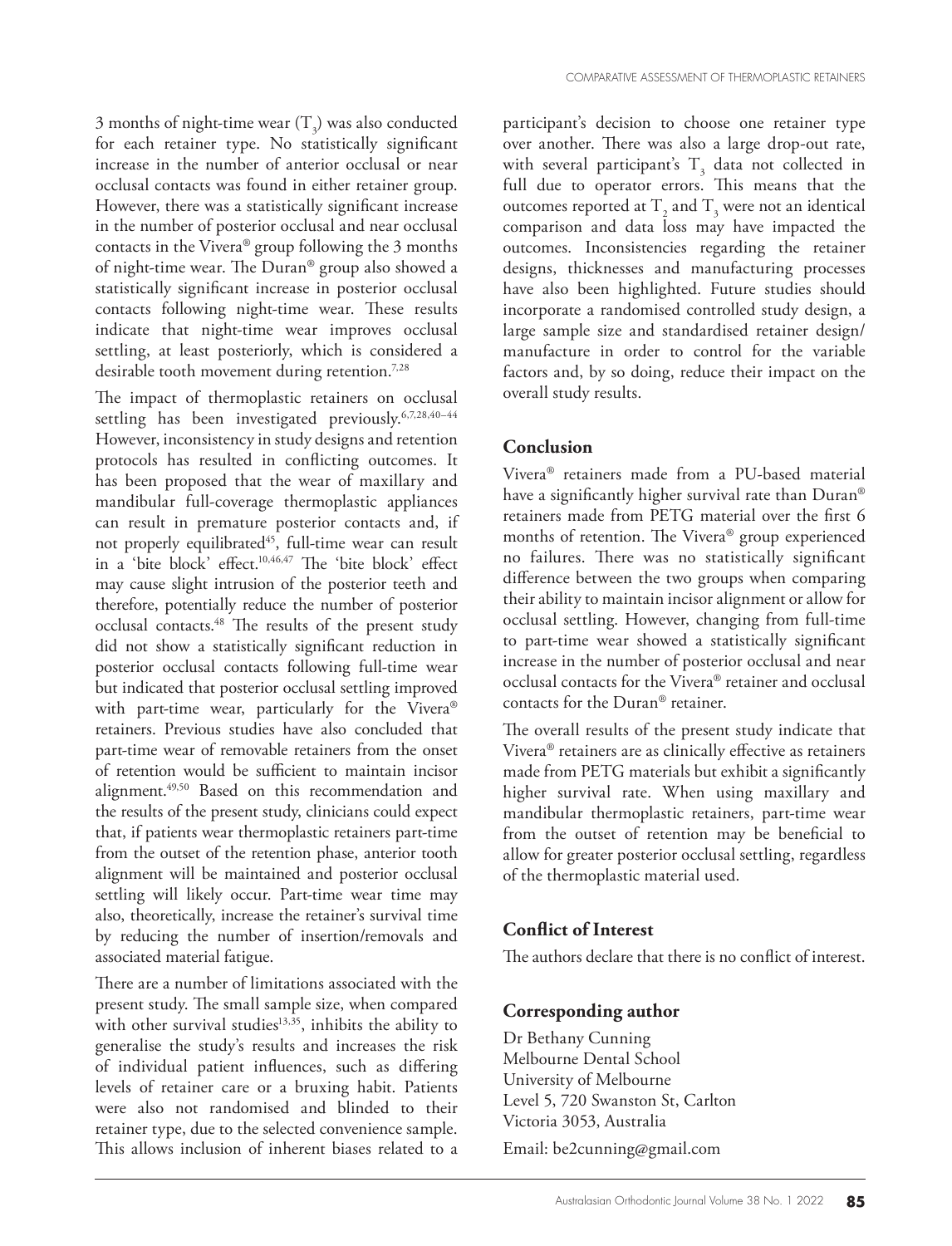#### **References**

- 1. Littlewood S, Millett D, Doubleday B, Bearn D, Worthington H. Retention procedures for stabilising tooth position after treatment with orthodontic braces. Cochrane Database Systematic Rev. 2016;1; Art. No.: CD002283.
- 2. Meade M, Dreyer C. A survey of retention and retainer practices of orthodontists in Australia. Aust Orthod J 2019;35:174–83.
- 3. Singh P, Grammati S, Kirschen R. Orthodontic retention patterns in the United Kingdom. J Orthod 2009;36:115–21.
- 4. Meade M, Millett D. Retention protocols and use of vacuum-formed retainers among specialist orthodontist. J Orthod 2013;40:318–25.
- 5. Al-Jewair T, Hamidaddin M, Alotaibi H, Alqahtani N, Albarakati S, Alkofide E, et al. Retention practices and factors affecting retainer choice among orthodontists in Saudi Arabia. Saudi Med J 2016;37:895–901.
- 6. Lustig J, Rossouw P, Buschang P, Behrents R, Woody R. Assessment of postorthodontic occlusal contacts with wrap-around and clear overlay retainers. Semin Orthod 2017;23:166–77.
- 7. Hoybjerg A, Currier G, Kadioglu O. Evaluation of 3 retention protocols using the American Board of Orthodontics cast and radiograph evaluation. Am J Orthod Dentofacial Orthop 2013;144:16–22.
- 8. Kumar A, Bansal A. Effectiveness and acceptability of Essix and Begg retainers: a prospective study. Aust Orthod J 2011;27:52–6.
- 9. Ponitz R. Invisible retainers. Am J Orthod 1971;59:266–72.
- 10. Lindauer S, Shoff R. Comparison of Essix and Hawley retainers. J Clin Orthod 1998;32:95–7.
- 11. Zhu Y, Lin J, Long H, Ye N, Huang R, Yang X, et al. Comparison of survival time and comfort between 2 clear overlay retainers with different thicknesses: A pilot randomized controlled trial. Am J Orthod Dentofacial Orthop 2017;151:433–9.
- 12. Forde K, Storey M, Littlewood S, Scott P, Luther F, Kang J. Bonded versus vacuumformed retainers: a randomized controlled trial. Part 1: stability, retainer survival, and patient satisfaction outcomes after 12 months. Eur J Orthod 2018;40:387–98.
- 13. Jin C, Bennani F, Gray A, Farella M, Mei L. Survival analysis of orthodontic retainers. Eur J Orthod 2018;40:531–6.
- 14. Ryokawa H, Miyazaki Y, Fujishima A, Miyazaki T, Maki K. The mechanical properties of dental thermoplastic materials in a simulated intraoral environment. Orthod Waves 2006;65:64–72.
- 15. Gracco A, Mazzoli A, Favoni O, Conti C, Ferraris P, Tosi G, et al. Short-term chemical and physical changes in Invisalign appliances. Aust Orthod J 2009;25:34.
- 16. Bradley T, Teske L, Eliades G, Zinelis S, Eliades T. Do the mechanical and chemical properties of Invisalign appliances change after use? A retrieval analysis. Eur J Orthod 2016;38:27–31.
- 17. Fang D, Zhang N, Chen H, Bai Y. Dynamic stress relaxation of orthodontic thermoplastic materials in a simulated oral environment. Dent Mater J 2013;32:946–51.
- 18. Lijima M, Kohda N, Kawaguchi K, Muguruma T, Ohta M, Naganishi A, et al. Effects of temperature changes and stress loading on the mechanical and shape memory properties of 52 thermoplastic materials with different glass transition behaviours and crystal structures. Eur J Orthod 2015;37:665–70.
- 19. Kohda N, Lijima M, Muguruma T, Brantley W, Ahluwalia K, Mizoguchi I. Effects of mechanical properties of thermoplastic materials on the initial force of thermoplastic appliances. Angle Orthod 2013;83:476–83.
- 20. Raja T, Littlewood S, Munyombwe T, Bubb N. Wear resistance of four types of vacuum-formed retainer materials: a laboratory study. Angle Orthod 2014;84:656–64.
- 21. Gardner G, Dunn W, Taloumis L. Wear comparison of thermoplastic materials used for orthodontic retainers. Am J Orthod Dentofacial Orthop 2003;124:294–7.
- 22. Zhang N, Bai Y, Ding X, Zhang Y. Preparation and characterization of thermoplastic materials for invisible orthodontics. Dent Mater J 2011;30:954–9.
- 23. Hichens L, Rowland H, Williams A, Hollinghurst S, Ewings P, Clark S, et al. Cost-effectiveness and patient satisfaction: Hawley and vacuum-formed retainers. Eur J Orthod 2007;29:372–8.
- 24. Moslemzadeh S, Sohrabi A, Rafighi A, Ghojazadeh M, Rahmanian S. Comparison of survival time of Hawley and vacuum-formed retainers in orthodontic patients-a randomized clinical trial. ABCmed 2017;5:7–15.
- 25. Årtun J, Spadafora A, Shapiro P. A 3-year follow-up study of various types of orthodontic canine-to-canine retainers. Eur J Orthod 1997;19:501–9.
- 26. Align Technology Inc. Vivera® Retainers. Keep you brand-new smile beautiful. CA, USA. 2020 [cited July 2020]; Available at: https://www.invisalign.com/the-invisalign-difference/viveraretainers.
- 27. Alexandropoulos A, Al Jabbari Y, Zinelis S, Eliades T. Chemical and mechanical characteristics of contemporary thermoplastic orthodontic materials. Aust Orthod J 2015;31:165–70.
- 28. Sauget E, Covell D Jr, Boero R, Lieber W. Comparison of occlusal contacts with use of Hawley and clear overlay retainers. Angle Orthod 1997;67:223–30.
- 29. Shuman L. Orthodontic retainers: the new reality. Inside Dentistry 2009;5:84.
- 30. Alassiry A. Orthodontic Retainers: A Contemporary Overview. J Contemp Dent Prac 2019;20:858–62.
- 31. Little R. The irregularity index: a quantitative score of mandibular anterior alignment. Am J Orthod 1975;68:554–63.
- 32. Cignoni P, Callieri M, Corsini M, Dellepiane M, Ganovelli F, Ranzuglia G. MeshLab: an Open-Source Mesh Processing Tool. Sixth Eurographics Italian Chapter Conference 2008. p. 129–36.
- 33. Gill D, Naini F, Jones A, Tredwin C. Part-time versus full-time retainer wear following fixed appliance therapy: a randomized prospective controlled trial. World J Orthod. 2007;8:300–6.
- 34. Jäderberg S, Feldmann I, Engström C. Removable thermoplastic appliances as orthodontic retainers—a prospective study of different wear regimens. Eur J Orthod 2012;34:475–9.
- 35. Sun J, Yu Y, Liu M, Chen L, Li H, Zhang L, et al. Survival time comparison between Hawley and clear overlay retainers: a randomized trial. J Dent Res 2011;90:1197–201.
- 36. Scheu. Product datasheet DURAN® 2020: [cited July 2020]. Available at: http://products.scheu-dental.com/documents/5000/1- DOC/0/0/0/0/3/Datasheet-DURAN\_plus\_Original\_3056.pdf.
- 37. Align Technology Inc. MSDS for Invisalign Appliance Materials-EX15, EX30 and EX40. ECO No: SJ003732 [serial on the Internet]. 2020: [cited July 2020]. Available at: https://c3-preview. prosites.com/242082/wy/docs/MSDS\_Aligner\_Material\_EX30\_ Vivera\_Templates.pdf.
- 38. Tynelius E, Bondemark L. A randomized controlled trial of three orthodontic retention methods in Class I four premolar extraction cases - stability after 2 years in retention. Orthod Craniofac Res 2013;16:105–15.
- 39. Rowland H, Hichens L, Williams A, Hills D, Killingback N, Ewings P, et al. The effectiveness of Hawley and vacuum-formed retainers: a single-center randomized controlled trial. Am J Orthod Dentofacial Orthop 2007;132:730–7.
- 40. Aslan B, Dincer M, Salmanli O, Qasem M. Comparison of the effects of modified and full-coverage thermoplastic retainers on occlusal contacts. Orthodontics (Chic) 2013;14:198–208.
- 41. Dincer M, Aslan B. Effects of thermoplastic retainers on occlusal contacts. Eur J Orthod 2010;32:6–10.
- 42. Varga S, Spalj S, Milosevic S, Varga M, Mestrovic S, Trinajstic Zrinski M, et al. Changes of bite force and occlusal contacts in